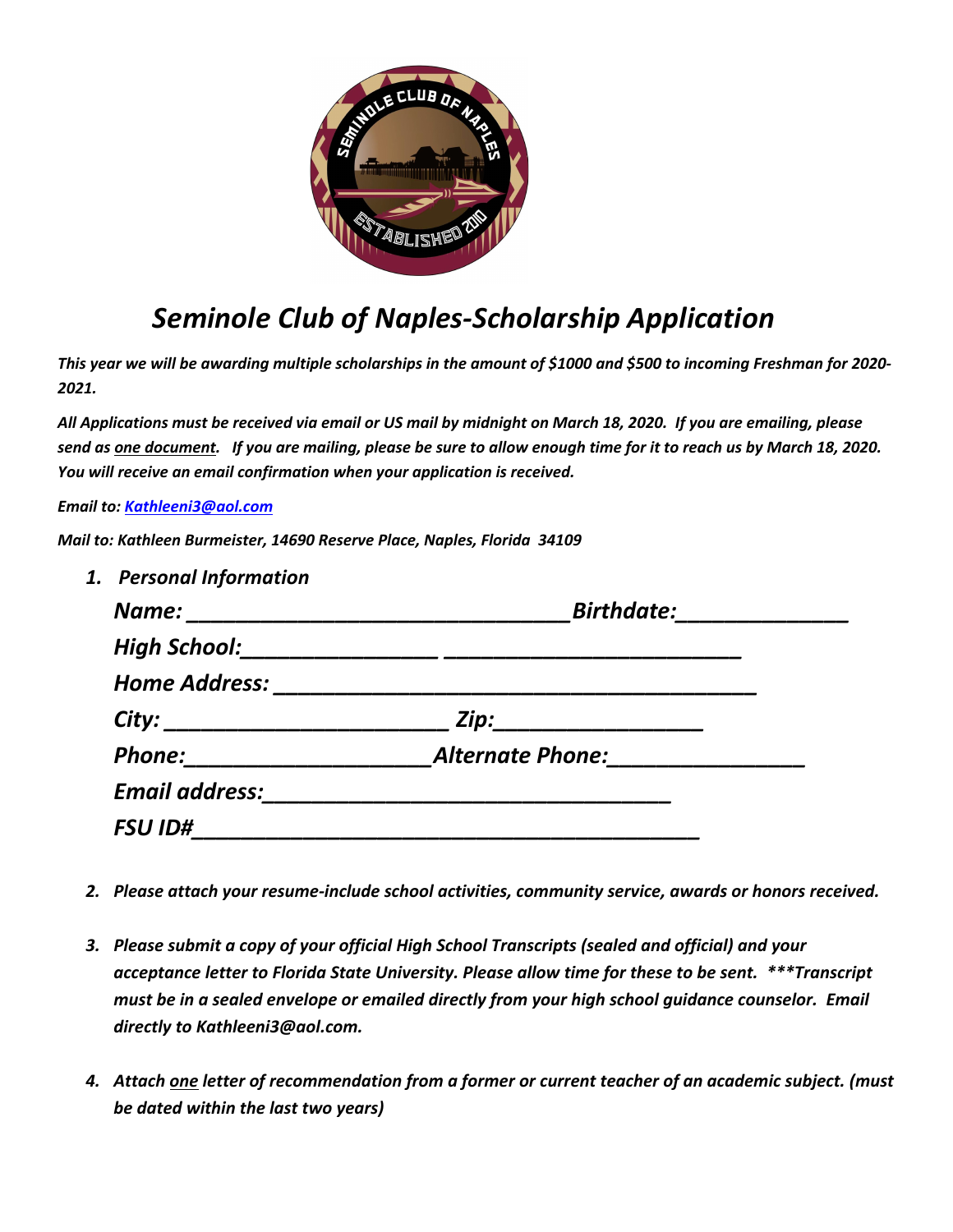## *5. PERSONAL STATEMENT (please attach)*

*Many fine students are being admitted to Florida State University this year. We will have an abundance of fine applicants for our scholarships. Explain (in 500-600 words) why you feel you merit consideration as an applicant for an award or scholarship.* 

*--You may wish to include educational goals and any unusual circumstances (financial, personal, etc.)*

*--Supply information that may be of assistance in considering your application.*

*Use a separate sheet of paper and be sure to include word count.*

## *6. SHORT ANSWER QUESTIONS (please attach)*

- *a. Why did you choose Florida State University? (75-100 words)*
- *b. List 3 of your life goals and explain how attending Florida State University will help you accomplish these goals? (75-100 words)*

*Use a separate sheet of paper and be sure to include word count.* 

#### *YOU MUST APPLY FOR FAFSA AT www.fafsa.ed.gov and ATTACH A COPY OF YOUR CONFIRMATION EMAIL OR LETTER VERIFYING YOU HAVE APPLIED FOR FINANCIAL ASSISTANCE.*

#### *ARE YOU PRESENTLY RECEIVING ANY OTHER FINANCIAL AID AT THIS TIME (LOANS, GRANTS OR SCHOLARSHIPS)?*

*IF YES, PLEASE IDENTIFY WHICH, FROM WHOM AND THE ANNUAL AMOUNT--*

| ARE YOU WORKING?                               | DO YOU PLAN ON WORKING NEXT YEAR? | <b>HOW MANY</b> |
|------------------------------------------------|-----------------------------------|-----------------|
| HOURS DO YOU PLAN ON WORKING NEXT YEAR IF ANY? |                                   |                 |

*I verify the information provided on this scholarship application to be true and complete.*

| <b>Student Signature</b> |  |
|--------------------------|--|
|                          |  |

*Parent/Guardian Signature\_\_\_\_\_\_\_\_\_\_\_\_\_\_\_\_\_\_\_\_\_\_\_\_\_\_\_\_\_\_\_\_\_\_\_*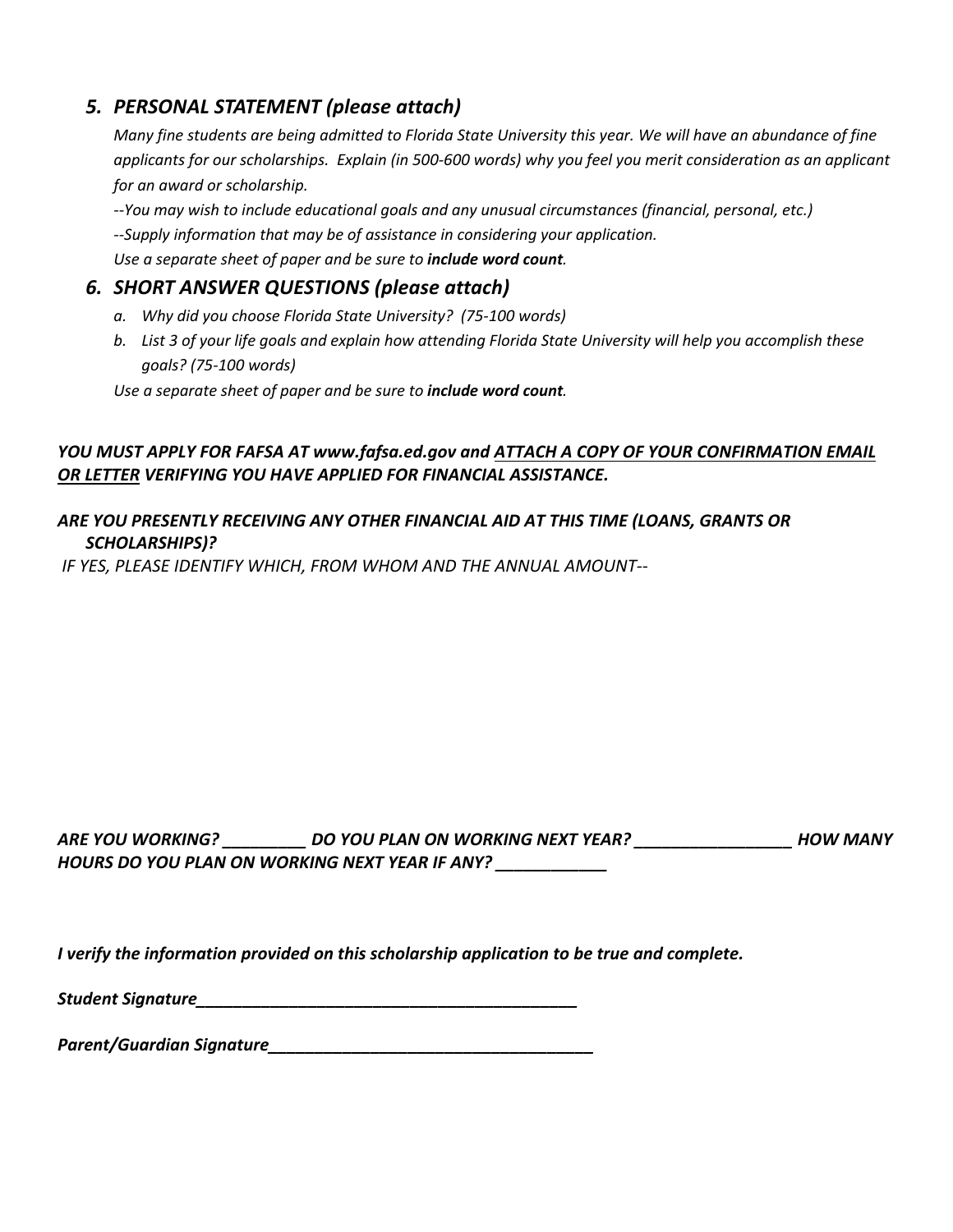

# THE FLORIDA STATE UNIVERSITY ALUMNI ASSOCIATION

# **Scholarship Release of Information Form**

The purpose of the Family Educational Rights and Privacy Act of 1974 and the Florida Student Privacy Act is to protect the privacy of individual students by placing certain restrictions on the disclosure of information contained in a student's university records as defined in those enactments.

I understand that in order for the University and **Example 2018** High School to honor a verbal or written request for information by any other than the individual student and certain others authorized by Statue, both Florida Statue 1002.22(3)(d) and the federal "Buckley Amendment", 20 U>S>C 1232g, permit the release of such records only upon receipt of an appropriate signed and authorization from the student.

This release information allows Florida State University and \_\_\_\_\_\_\_\_\_\_\_\_\_\_\_\_\_\_\_\_\_\_\_ High School to share information with the **FSU ALUMNI ASSOCIATION** and **THE SEMINOLE CLUB OF NAPLES** for the purpose of identifying students who may be eligible for Scholarship funds awarded by **THE SEMINOLE CLUB OF NAPLES.**

I, \_\_\_\_\_\_\_\_\_\_\_\_\_\_\_\_\_\_\_\_\_\_\_\_\_\_\_\_\_\_\_\_\_\_\_\_\_\_\_\_\_\_\_\_\_\_\_\_\_\_\_\_\_\_FSU ID#\_\_\_\_\_\_\_\_\_\_\_\_\_\_\_\_\_\_\_\_\_\_\_\_\_

First and Last Name

Give my FULL consent to **THE FLORIDA STATE UNIVERSITY** and \_\_\_\_\_\_\_\_\_\_\_\_\_\_\_\_\_\_\_\_\_\_\_\_\_\_\_\_\_ **High School** to release my student personally identifiable records and reports and education records, including, but not limited to Grade point average, age, financial need, enrollment and attendance records, address, telephone and email address to: **FSU ALUMNI ASSOCIATION** and **THE SEMINOLE CLUB OF NAPLES.**

I understand that it will be necessary to send a written request to revoke this authorization. Any information release pursuant hereto is released subject to the confidentiality provisions of appropriate state and federal laws and regulations, which prohibit any further disclosure of this information without the specific written consent of the person whom it pertains, or as otherwise permitted by such law and regulations.

| Student's Signature | ')ate |
|---------------------|-------|
|---------------------|-------|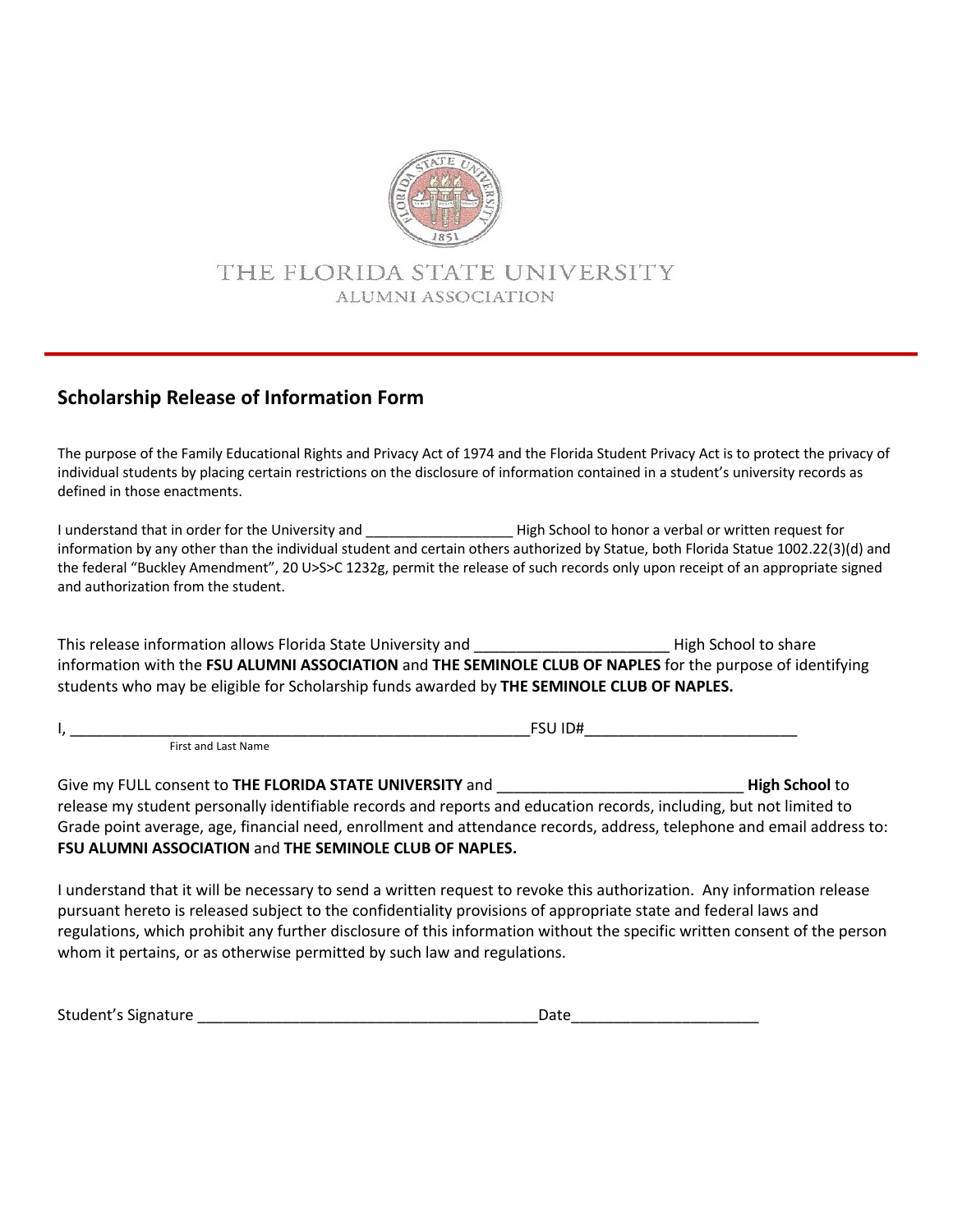

### THE FLORIDA STATE UNIVERSITY ALUMNI ASSOCIATION

# **Standard Release**

For any and all purposes, I, \_\_\_\_\_\_\_\_\_\_\_\_\_\_\_\_\_\_\_\_\_\_\_\_\_\_\_\_\_\_\_\_\_\_\_\_\_\_\_\_\_\_\_\_\_\_\_\_\_\_\_\_\_\_\_

Print First and Last Name

hereby grant to **The Florida State University Alumni Association** and **The Seminole Club of Naples,** it's employees, agents, and assigns, the right to photograph or visually record me and use my picture , silhouette, and other reproductions of my physical likeness (as the same may appear in any still camera photograph and/or motion picture film or video recording), in and in connection with the development of any media materials and exhibition thereof, also in the advertising and/or publicizing of any such media. I further give **The Florida State University Alumni Association** and **The Seminole Club of Naples,** it's employees, agents, and assigns, the right to produce and utilize in any manner whatsoever recordings of my voice for any and all media purposes.

I hereby certify and represent that I have read the foregoing and fully understand the meaning And effect thereof and, intending to be legally bound, I have hereunto set my hand this \_\_\_\_\_\_ Day of \_\_\_\_\_\_\_\_\_\_\_\_\_\_\_, 2020.

Student's Signature \_\_\_\_\_\_\_\_\_\_\_\_\_\_\_\_\_\_\_\_\_\_\_\_\_\_\_\_\_\_\_\_\_\_\_\_\_\_\_\_\_\_\_\_\_\_\_\_\_\_\_\_\_\_\_\_\_\_

Telephone Number\_\_\_\_\_\_\_\_\_\_\_\_\_\_\_\_\_\_\_\_\_\_\_\_\_\_\_ FSU ID#\_\_\_\_\_\_\_\_\_\_\_\_\_\_\_\_\_\_\_\_\_\_\_\_\_\_